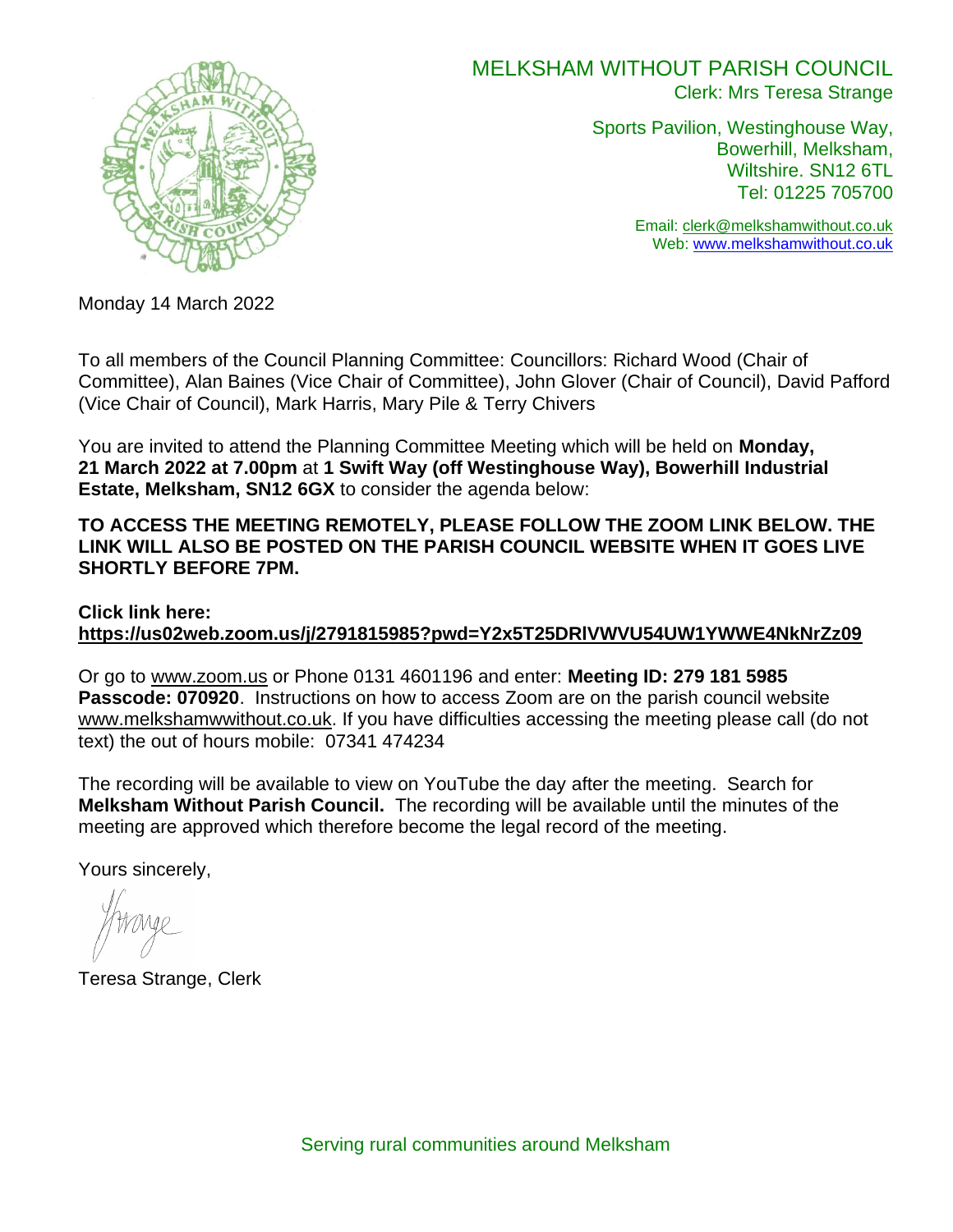# **AGENDA**

- **1. Welcome, Announcements & Housekeeping**
- **2. To receive Apologies and approval of reasons given**
- **3. Declarations of Interest**
	- **a) To receive Declarations of Interest**
	- **b) To consider for approval any Dispensation Requests received by the Clerk and not previously considered.**
	- **c) To note standing Dispensations relating to planning applications.**
- **4. To consider holding items in Closed Session due to confidential nature**

 *Under the Public Bodies (Admission to Meetings) Act 1960, the public and representatives of the press and broadcast media be excluded from the meeting during consideration of business, where publicity would be prejudicial to the public interest because of the confidential nature of the business to be transacted.*

- **5. Public Participation**
- **6. To consider the following Planning Applications:** 
	- **[PL/2022/00927:](https://development.wiltshire.gov.uk/pr/s/planning-application/a0i3z000017RruUAAS/pl202200927)** Walnut Cottage, Shaw Hill, Shaw. Proposed timber deck approx 500mm above finish ground level, to allow for level access into hydrotherapy pool within covered glazed aluminium structure**.** Applicants Mr & Mrs Jonik **(Comments by 24 March)**
	- **[PL/2022/01345:](https://development.wiltshire.gov.uk/pr/s/planning-application/a0i3z000017SDDnAAO/pl202201345)** 181 Woodrow Road, Melksham. Single-storey timber-framed shed extension to side path of dwelling. Applicant Kirkman **(Comments by 28 March)**
	- **[PL/2022/01403:](https://development.wiltshire.gov.uk/pr/s/planning-application/a0i3z000017SXAaAAO/pl202201403)** 13 Grange Close, Whitley. Proposed Porch & Single Storey Rear Extension. Applicant Mr Roberton **(Comments by 28 March)**
	- **[PL/2022/01432:](https://development.wiltshire.gov.uk/pr/s/planning-application/a0i3z000017Sm6PAAS/pl202201432)** Frogditch Farm, 225 Lower Woodrow. Extension to dwelling and erection of detached car port. Applicant Mr D Sully **(Comments by 29 March)**
	- **[PL/2022/01643:](https://development.wiltshire.gov.uk/pr/s/planning-application/a0i3z000017T5vCAAS/pl202201643)** 64 Locking Close, Bowerhill. Certificate of lawfulness application (existing) for use of land to the rear as domestic garden and erection of shed. Applicant Mr Hiscocks **(Comments by 5 April)**
- **7. Revised Plans** To comment on any revised plans received within the required timeframe (14 days)